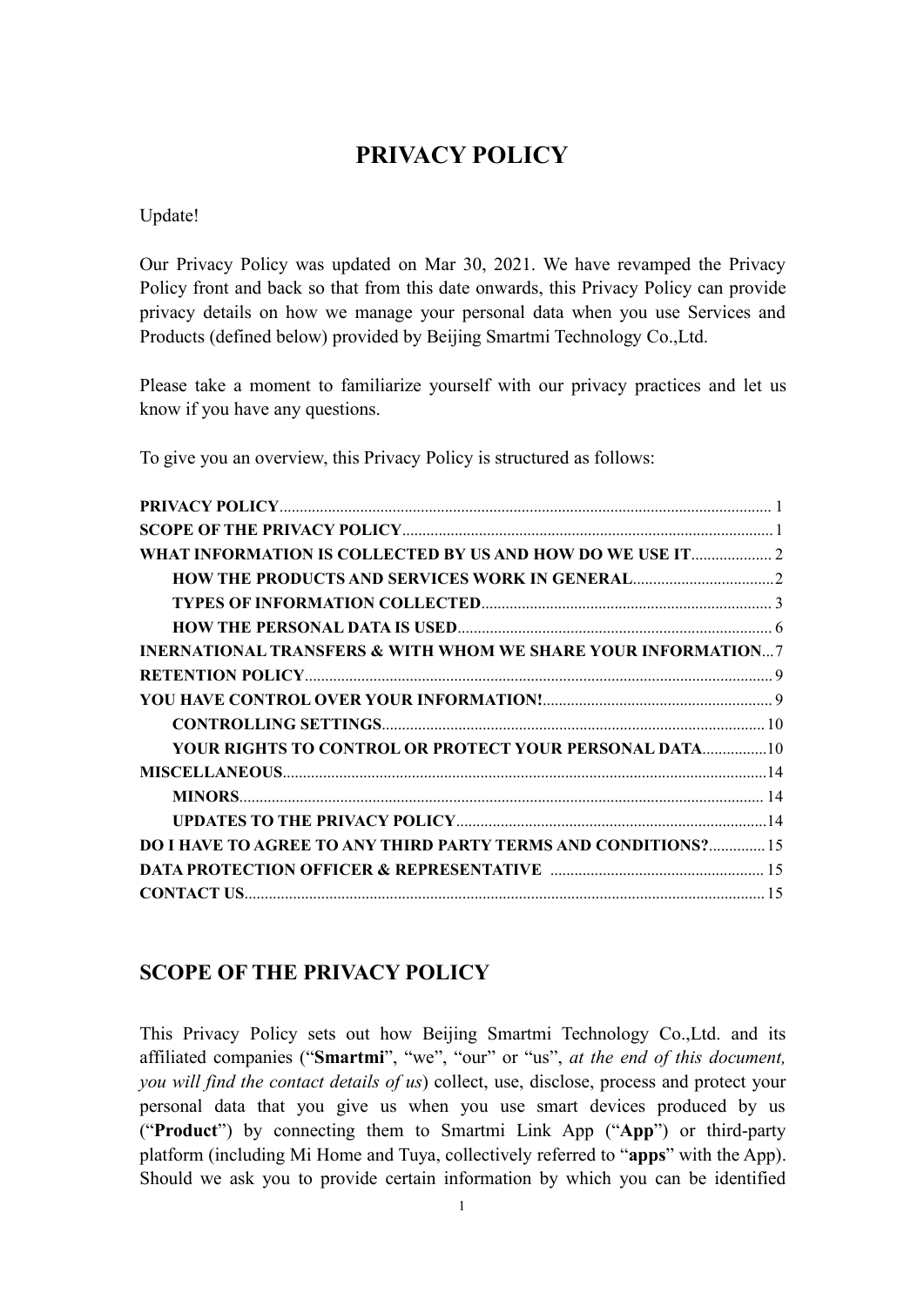when using the Product, it will only be used in accordance with this Privacy Policy and/or our terms and conditions for users. This Privacy Policy applies to you in case you:

- you connect the Product to the apps and in case you are located in the European Union ("**EU**").
- you use our websites and online properties, including [www.smartmiglobal.com](http://www.smartmiglobal.com), our Facebook Account, our Twitter Account (collectively, the "**Sites**") and in case you are located in the EU.
- you actively contact us by phone, email or other online means and you are located in the EU.

Should you be outside the European Union, please visit\_https://www.smartmiglobal.com/pages/privacy-policy in order to access the relevant privacy policy for your country.

The Sites, Products and any services we provide in connection with one or more of the foregoing are collectively referred to asthe "**Services**".

The Privacy Policy is designed with you in mind, and it is important that you have a comprehensive understanding of our personal data collection and usage practices. In the case you connect the Products to third-party platform, the third-party's processing of data that you provide to them doesn't apply to this Privacy Policy. Please review the privacy policy of the relevant third party for further information on their privacy practices.

In this Privacy Policy, "personal data" means any information relating to an identified or identifiable natural person ('data subject'); an identifiable natural person is one who can be identified, directly or indirectly, in particular by reference to an identifier such as a name, an identification number, location data, an online identifier or to one or more factors specific to the physical, physiological, genetic, mental, economic, cultural or social identity of that natural person.

### <span id="page-1-0"></span>**WHAT INFORMATION IS COLLECTED BY US AND HOW DO**

#### **WE USE IT**

#### <span id="page-1-1"></span>**HOW THE PRODUCTS AND SERVICES WORK IN GENERAL**

The below information is intended to give you a brief overview of how the Products and Services work in general and how this affects the processing of your personal data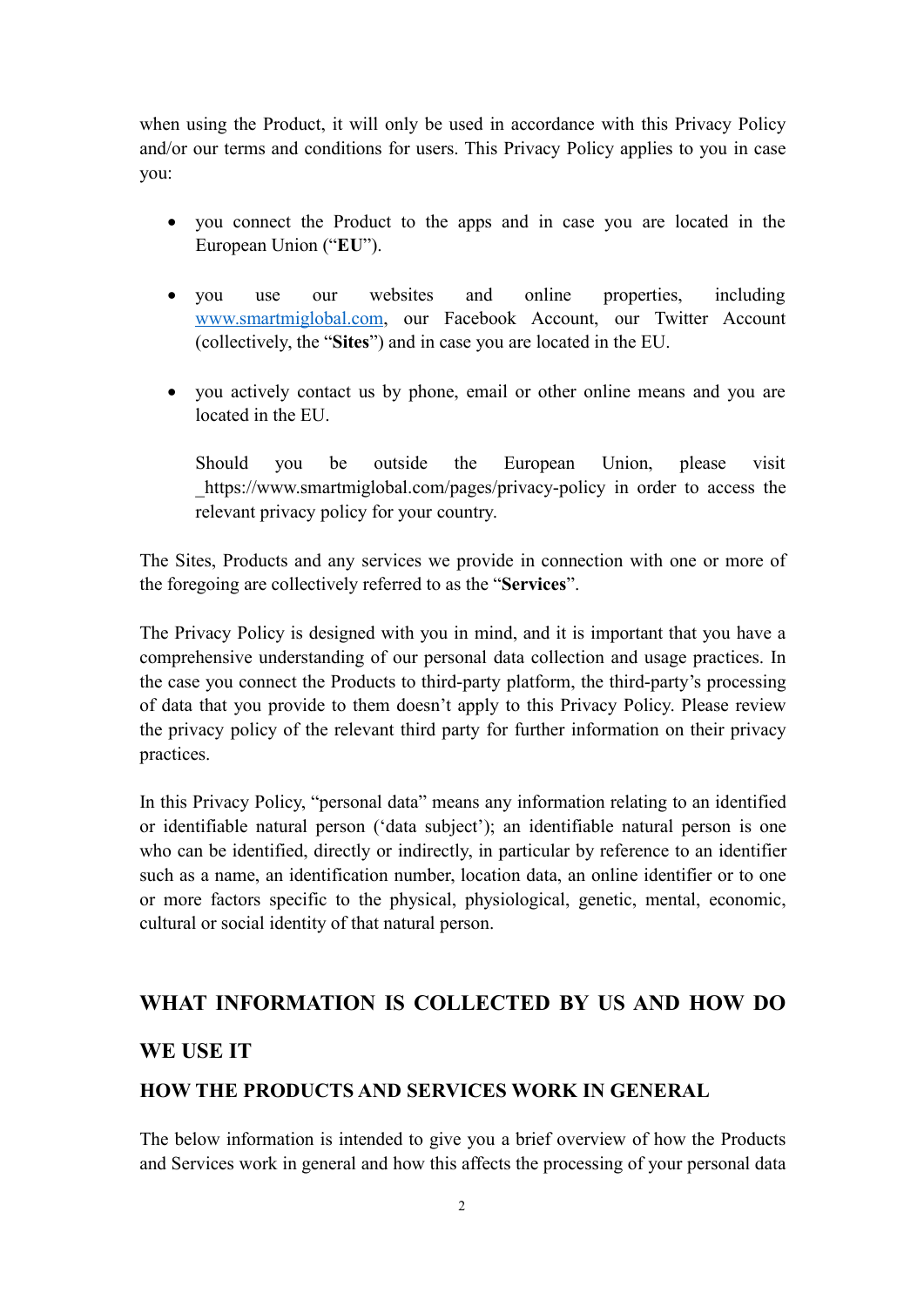(*for more detailed information on which personal data we process for which purposes in context with providing the services related to the Product please view sections "TYPES OF INFORMATION COLLECTED" and "HOW THE PERSONAL DATA IS USED" below*):

- You can connect your Product to the apps installed on your terminal device. With the App or third-party platform you can control the Product remotely. In the case that you connect your Product to the App, we will collect your data directly from you; in the case you connect your Product to third-party platform, we will collect your data from relevant third-party platform, so that we could process your data for the purpose described in sections "*HOW THE PERSONAL DATA IS USED"* below.
- If you would like to only control your Product offline, you do not need an internet connection and no personal data is transferred to us in order to enable its functions. However, personal data may be transmitted to us if the Product is connected to the App or third-party platform and if you request support or for checking whether updates for your devices/software are available.
- You can visit our Sites to learn about the Product and latest news about us. You can also log in the Sites by using your Facebook account and get product coupons from E-mail.

# <span id="page-2-0"></span>**TYPES OF INFORMATION COLLECTED**

When using the Product by connecting to the apps, or use our Services, we collect the following types of personal data:

|                                | Categories of Personal data included | Sources of          | <b>Obligation to provide Storage duration</b>     |                                                              |
|--------------------------------|--------------------------------------|---------------------|---------------------------------------------------|--------------------------------------------------------------|
|                                | personal data in the categories      | the data            | the data                                          |                                                              |
| processed                      |                                      |                     |                                                   |                                                              |
|                                |                                      |                     |                                                   |                                                              |
| Account                        | Nickname,                            | Relevant            |                                                   | There is no statutory or We store these data until the       |
| information                    | profile picture,                     | third-party         |                                                   | contractual obligation purposes of processing these data     |
| $\blacksquare$ When users      | Location request weather when        |                     | you'to provide the data. it's pecified            | below<br>have<br>been                                        |
|                                | information),                        | connect             | the is necessary to controllachieved.             |                                                              |
| log in the apps email address. |                                      | Product             | to the Product through                            |                                                              |
| or Sites)                      |                                      | third-party         |                                                   | the apps and if the data This means that we delete this data |
|                                |                                      | platform,           |                                                   | orare not provided, alonce your account or such data is      |
|                                |                                      |                     | directly from remote control from deleted by you. |                                                              |
|                                |                                      | when apps<br>lusers | will not be                                       |                                                              |
|                                |                                      | vou                 | connect possible.                                 |                                                              |
|                                |                                      | the Product to      |                                                   |                                                              |
|                                |                                      |                     |                                                   |                                                              |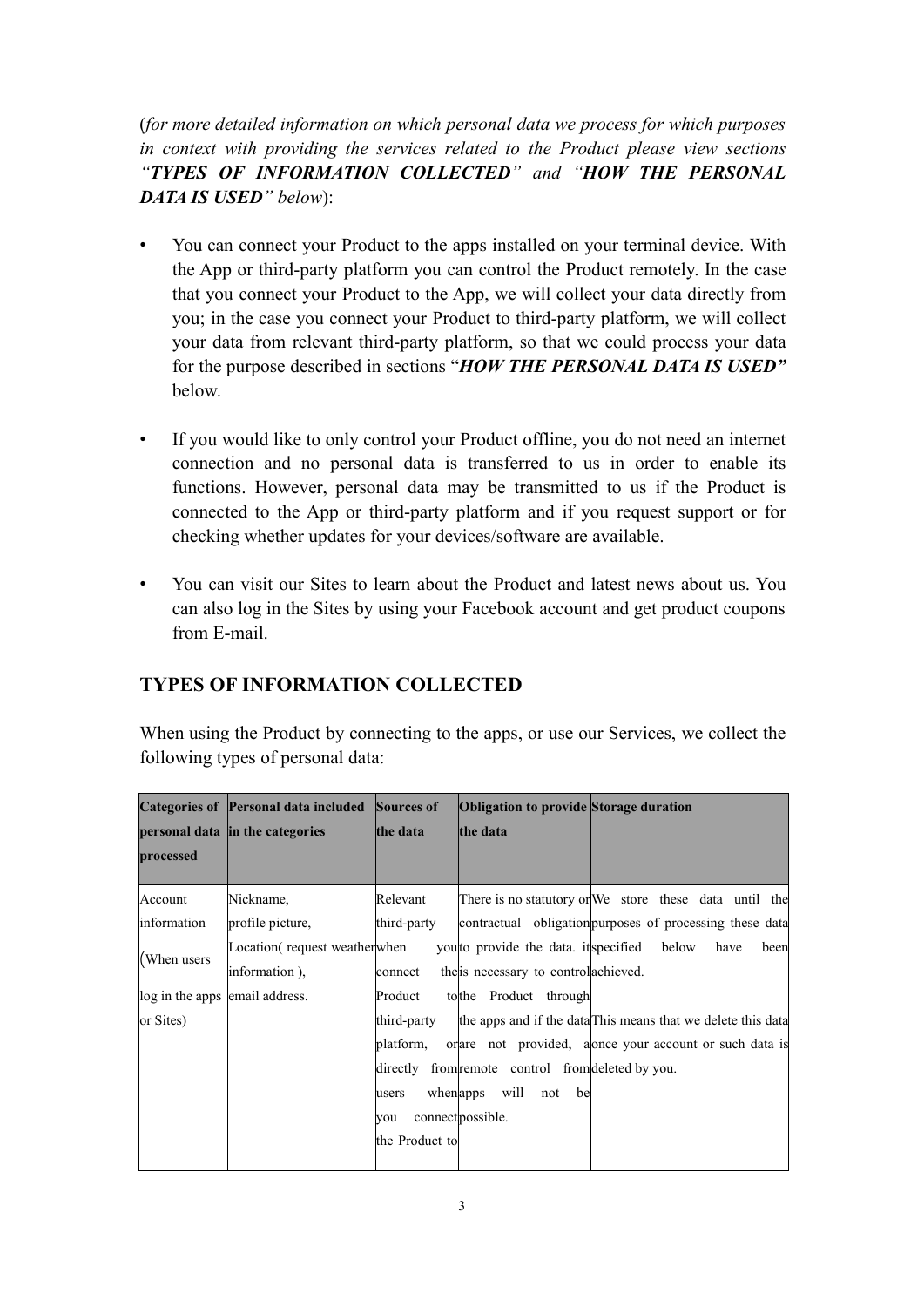|                                     | Categories of Personal data included          | Sources of               | Obligation to provide Storage duration               |                                                                                                                    |
|-------------------------------------|-----------------------------------------------|--------------------------|------------------------------------------------------|--------------------------------------------------------------------------------------------------------------------|
|                                     | personal data in the categories               | the data                 | the data                                             |                                                                                                                    |
| processed                           |                                               |                          |                                                      |                                                                                                                    |
|                                     |                                               |                          |                                                      |                                                                                                                    |
|                                     |                                               | the App.                 |                                                      |                                                                                                                    |
|                                     |                                               |                          |                                                      |                                                                                                                    |
|                                     |                                               |                          |                                                      |                                                                                                                    |
|                                     |                                               |                          |                                                      |                                                                                                                    |
| Product                             | includes<br>This                              | theRelevant              |                                                      | There is no statutory or We store these data until the                                                             |
| information                         | following                                     | generalthird-party       |                                                      | contractual obligation purposes of processing these data                                                           |
|                                     | information<br>about                          | thewhen                  | you to provide the data.                             | specified<br>below<br>have<br>been                                                                                 |
| (When                               | Product:                                      | connect                  | the However,<br>it                                   | is achieved.                                                                                                       |
| connecting the device name,         |                                               | Product                  | to necessary to control                              |                                                                                                                    |
| Product to                          | device ID,                                    | third-party              |                                                      | the Product through This means that we delete this data                                                            |
| apps)                               | device type,                                  | platform,                |                                                      | orapps. If the data are once your account or such data is                                                          |
|                                     | model name,                                   |                          | directly from not provided, the user deleted by you. |                                                                                                                    |
|                                     | firmware version of yourwers                  |                          | when may not enjoy the                               |                                                                                                                    |
|                                     | device.                                       | connect remote<br>vou    | control                                              |                                                                                                                    |
|                                     |                                               | the Product to function. |                                                      |                                                                                                                    |
|                                     |                                               | the App.                 |                                                      |                                                                                                                    |
|                                     | Besides,<br>Product                           |                          |                                                      |                                                                                                                    |
|                                     | information also include                      |                          |                                                      |                                                                                                                    |
|                                     | the specific types of                         |                          |                                                      |                                                                                                                    |
|                                     | information<br>that each                      |                          |                                                      |                                                                                                                    |
|                                     | kind of device collects                       |                          |                                                      |                                                                                                                    |
|                                     | according to its function,                    |                          |                                                      |                                                                                                                    |
|                                     | refer<br>please<br>to                         |                          |                                                      |                                                                                                                    |
|                                     | [https://www.smartmigl                        |                          |                                                      |                                                                                                                    |
|                                     | obal.com/pages/privacy                        |                          |                                                      |                                                                                                                    |
|                                     | policy] for more details.                     |                          |                                                      |                                                                                                                    |
|                                     |                                               |                          |                                                      |                                                                                                                    |
| information                         | This<br>includes                              | the <b>Users</b>         |                                                      |                                                                                                                    |
| related to the following            |                                               |                          |                                                      | There is no statutory or We store these data until the<br>contractual obligation purposes of processing these data |
| handheld                            | information                                   |                          |                                                      | below                                                                                                              |
| device                              | from the device(s) on                         |                          | to provide the data.<br>it                           | specified<br>have<br>been<br>is achieved.                                                                          |
|                                     | which you installed App:<br>When IMEI number, |                          | However,                                             |                                                                                                                    |
| (only)<br>connecting the Device ID, |                                               |                          | necessary to control                                 | the Product through This means that we delete this data                                                            |
|                                     |                                               |                          |                                                      |                                                                                                                    |
| Product to the OAID,                | ANDROID ID,                                   |                          | not provided, the userdeleted by you.                | the App. If the data areonce your account or such data is                                                          |
| App)                                | version of your operating                     |                          | may not enjoy the                                    |                                                                                                                    |
|                                     |                                               |                          |                                                      |                                                                                                                    |
|                                     | system,<br>App version number,                |                          | remote<br>control<br>function.                       |                                                                                                                    |
|                                     |                                               |                          |                                                      |                                                                                                                    |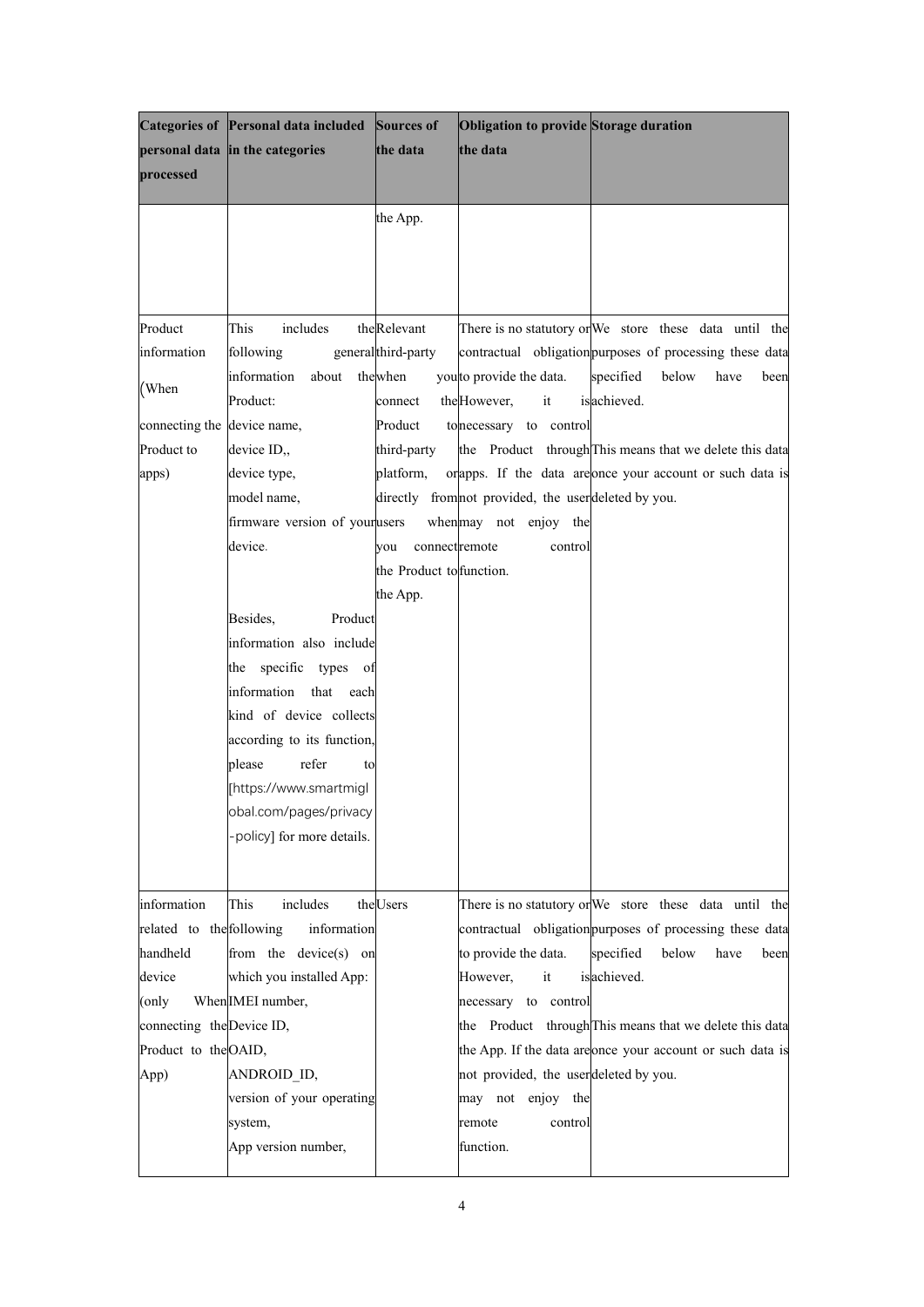|                      | Categories of Personal data included                                          | Sources of                      | Obligation to provide Storage duration                          |                                                                |
|----------------------|-------------------------------------------------------------------------------|---------------------------------|-----------------------------------------------------------------|----------------------------------------------------------------|
|                      | personal data in the categories                                               | the data                        | the data                                                        |                                                                |
| processed            |                                                                               |                                 |                                                                 |                                                                |
|                      |                                                                               |                                 |                                                                 |                                                                |
|                      | manufacturing                                                                 |                                 |                                                                 |                                                                |
|                      | information about your                                                        |                                 |                                                                 |                                                                |
|                      | device,                                                                       |                                 |                                                                 |                                                                |
|                      | model name,                                                                   |                                 |                                                                 |                                                                |
|                      | network operator                                                              |                                 |                                                                 |                                                                |
| Product              | This<br>includes                                                              | theRelevant                     |                                                                 | There is no statutory or We store these data until the         |
| settings and         | following                                                                     | general third-party             |                                                                 | contractual obligation purposes of processing these data       |
| usage                | information:                                                                  | when                            | you to provide the data.                                        | specified<br>below<br>have<br>been                             |
| information          | settings for time zone, connect                                               |                                 | the However,<br>it                                              | is achieved.                                                   |
|                      | location,                                                                     | Product                         | to necessary to control                                         |                                                                |
| (When                | Automation<br>$\alpha$                                                        | Scene third-party               |                                                                 | the Product through This means that we delete this data        |
| connecting the       | information platform,<br>settings                                             |                                 |                                                                 | or the apps. If the data are once your account or such data is |
| Product to           | (including)                                                                   |                                 | automation directly from not provided, the user deleted by you. |                                                                |
| apps)                | and scene name,                                                               | users                           | when may not enjoy the                                          |                                                                |
|                      | condition and action list, you                                                | connect remote                  | control                                                         |                                                                |
|                      | effective<br>time                                                             | period the Product to function. |                                                                 |                                                                |
|                      | setting,                                                                      | the App.                        |                                                                 |                                                                |
|                      | execution<br>result                                                           |                                 |                                                                 |                                                                |
|                      | notification setting,                                                         |                                 |                                                                 |                                                                |
|                      | settings that enable or                                                       |                                 |                                                                 |                                                                |
|                      | disable automation),                                                          |                                 |                                                                 |                                                                |
|                      | consumables information                                                       |                                 |                                                                 |                                                                |
|                      | (including<br>usage time,                                                     |                                 |                                                                 |                                                                |
|                      | remaining<br>life<br>of                                                       |                                 |                                                                 |                                                                |
|                      | consumables).                                                                 |                                 |                                                                 |                                                                |
|                      |                                                                               |                                 |                                                                 |                                                                |
|                      |                                                                               |                                 |                                                                 |                                                                |
| Log                  | 1. IP address, networkRelevant                                                |                                 |                                                                 | There is no statutory or We store these data until the         |
| information          | information, third-party<br>request                                           |                                 |                                                                 | contractual obligation purposes of processing these data       |
| (When                | messagingwhen<br>temporary                                                    |                                 | you to provide the data.                                        | specified<br>below<br>have<br>been                             |
|                      | history, standard system connect                                              |                                 | the However,<br>it                                              | is achieved.                                                   |
| connecting the logs, | and                                                                           | crash Product                   | to necessary to control                                         |                                                                |
| Product to           | information                                                                   | third-party                     |                                                                 | the Product through This means that we delete this data        |
| apps)                | 2. Automation and scene platform,                                             |                                 |                                                                 | orthe apps. If the data are once your account or such data is  |
|                      | execution logs, conditiondirectly from not provided, the user deleted by you. |                                 |                                                                 |                                                                |
|                      | and action list                                                               | users                           | when may not enjoy the                                          |                                                                |
|                      | 3. Product log                                                                | connect remote<br>vou           | control                                                         |                                                                |
|                      |                                                                               | the Product to function.        |                                                                 |                                                                |
|                      |                                                                               | the App.                        |                                                                 |                                                                |
|                      |                                                                               |                                 |                                                                 |                                                                |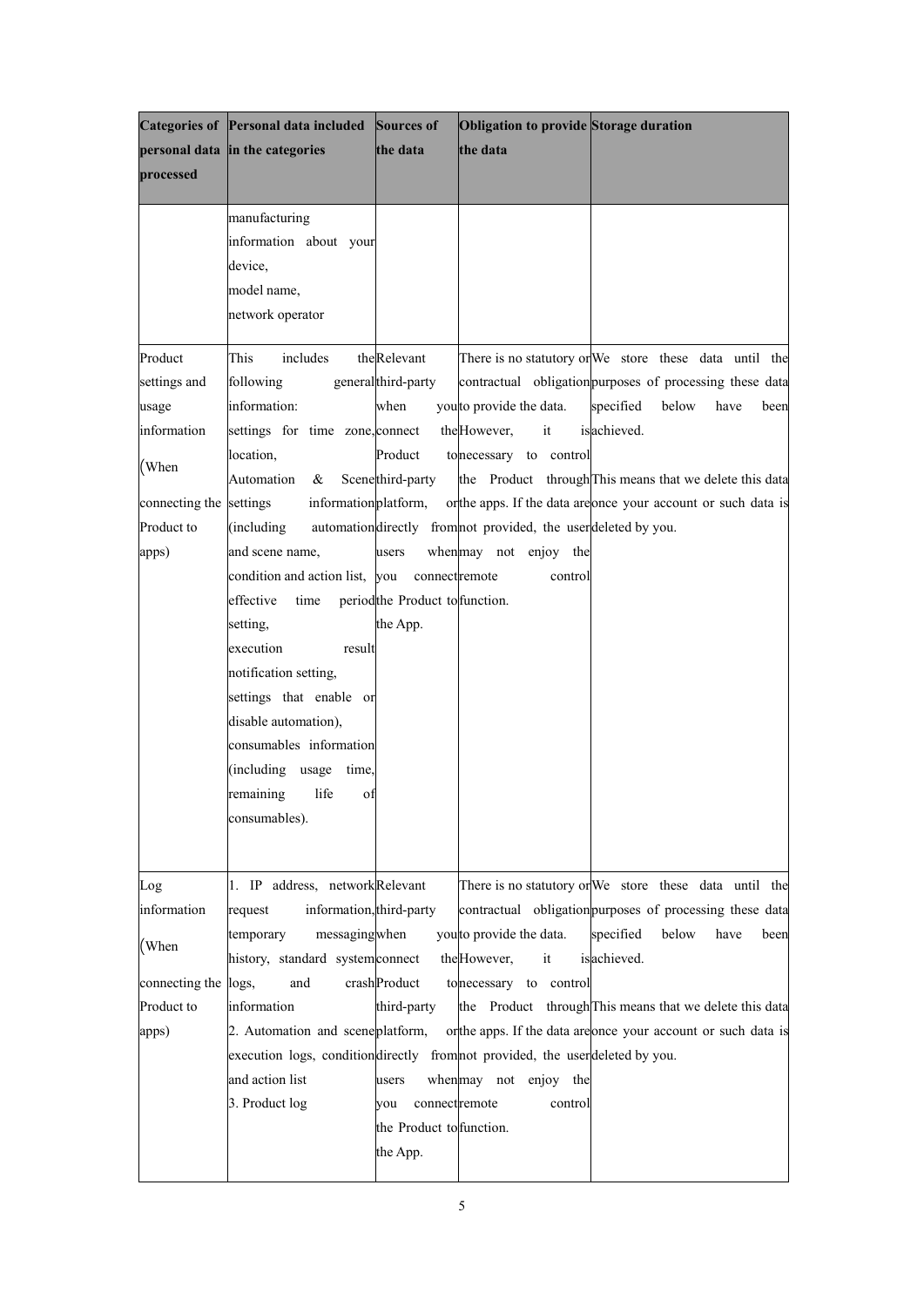|                | Categories of Personal data included                                    | Sources of               | Obligation to provide Storage duration  |                                                              |
|----------------|-------------------------------------------------------------------------|--------------------------|-----------------------------------------|--------------------------------------------------------------|
|                | personal data in the categories                                         | the data                 | the data                                |                                                              |
| processed      |                                                                         |                          |                                         |                                                              |
|                |                                                                         |                          |                                         |                                                              |
| Network        | Wi-Fi connection modeRelevant                                           |                          |                                         | There is no statutory or We store these data until the       |
| information    | (LAN or remote),                                                        | third-party              |                                         | contractual obligation purposes of processing these data     |
| (When          | IP address,                                                             | when                     | you to provide the data.                | specified<br>below<br>have<br>been                           |
|                | of<br>the<br>name                                                       | theconnect               | it<br>the However,                      | is achieved.                                                 |
| connecting the | connected Wi-Fi network, Product                                        |                          | to necessary to control                 |                                                              |
| Product to     | Wi-Fi<br>signal                                                         | strength third-party     |                                         | the Product through This means that we delete this data      |
| apps)          | (i.e., RSSI),                                                           | platform,                |                                         | orthe App. If the data are once your account or such data is |
|                | MAC address of the directly from not provided, the user deleted by you. |                          |                                         |                                                              |
|                | device                                                                  | users                    | when may not enjoy the                  |                                                              |
|                |                                                                         | connectremote<br>vou     | control                                 |                                                              |
|                |                                                                         | the Product to function. |                                         |                                                              |
|                |                                                                         | the App.                 |                                         |                                                              |
| Feedback       | the code, type and time of Relevant                                     |                          |                                         | There is no statutory or We store these data until the       |
| information    | device errors,                                                          | third-party              |                                         | contractual obligation purposes of processing these data     |
|                | contact information,                                                    | when                     | you to provide the data.                | specified<br>below<br>have<br>been                           |
| (When          | feedback information,                                                   | connect                  | the However, the data are achieved.     |                                                              |
| connecting the | error logs.                                                             | Product                  | to necessary<br>for                     |                                                              |
| Product to     |                                                                         | third-party              | troubleshooting                         | and This means that we delete this data                      |
| apps)          |                                                                         | platform,                |                                         | or providing support to once your account or such data is    |
|                |                                                                         | directly from you.       |                                         | deleted by you.                                              |
|                |                                                                         | users                    | when If the data are not                |                                                              |
|                |                                                                         | vou                      | connect provided, identifying           |                                                              |
|                |                                                                         |                          | the Product to and correcting faults in |                                                              |
|                |                                                                         | the App.                 | your Product may be                     |                                                              |
|                |                                                                         |                          | affected and we cannot                  |                                                              |
|                |                                                                         |                          | consider your feedback                  |                                                              |
|                |                                                                         |                          | or provide support to                   |                                                              |
|                |                                                                         |                          |                                         |                                                              |
|                |                                                                         |                          | you.                                    |                                                              |

# <span id="page-5-0"></span>**HOW THE PERSONAL DATA IS USED**

We process the above (categories of) personal data for the following purposes:

| Purpose of processing the Categories of personal data Legal basis and, where Recipient |           |                           |  |
|----------------------------------------------------------------------------------------|-----------|---------------------------|--|
| personal data                                                                          | processed | legitimate<br>applicable, |  |
|                                                                                        |           | <i>interests</i>          |  |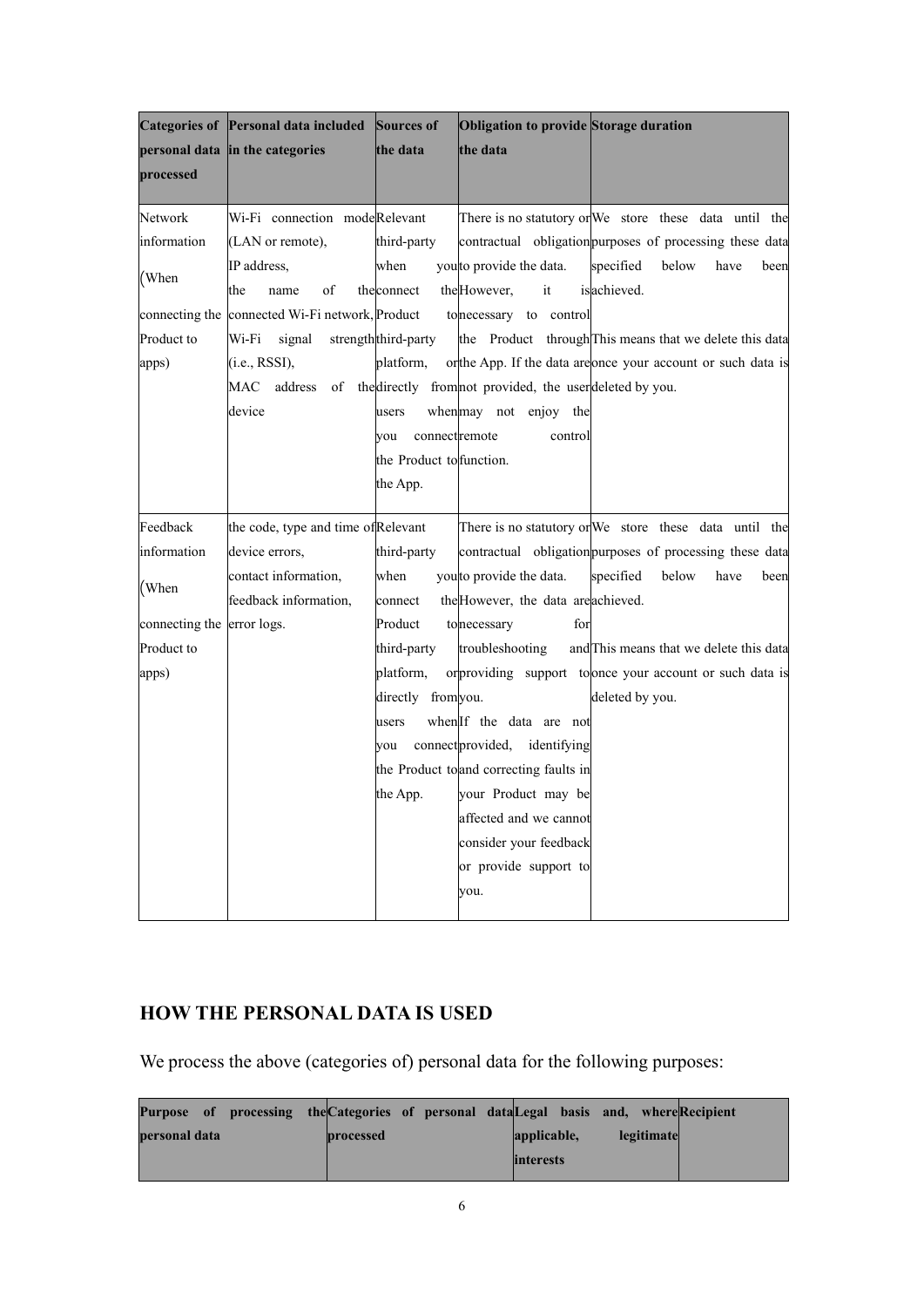|                                                       |                           |                                                   | Tuya Inc.        |
|-------------------------------------------------------|---------------------------|---------------------------------------------------|------------------|
| Provide function and services of Account information, |                           | Article 6 paragraph 1 point                       | (only applies to |
| the Product to users.                                 | Product information,      | of<br><b>GDPR</b><br>(b)<br>the                   | Account          |
|                                                       | information related<br>to | the (performance of a contract to information and |                  |
| This include performing Producthandheld device        |                           | which the data subject is                         | Product          |
| function, allowing user to create Product settings    | and                       | usage party or taking steps at the                | information)     |
| an account and to log into the information,           |                           | request of the data subject                       |                  |
| App in order to remotely control Log information      |                           | prior to entering into a                          | Xiaomi Inc.      |
| smart home devices, keeping the Network information   |                           | contract).                                        | (only applies to |
| Product functioning properly,                         |                           |                                                   | Account          |
| getting the Product connected to                      |                           |                                                   | information and  |
| user's<br>Account.<br>executing                       |                           |                                                   | Product          |
| automated workflows set by the                        |                           |                                                   | information)     |
| user.                                                 |                           |                                                   |                  |
|                                                       |                           |                                                   |                  |
|                                                       |                           |                                                   |                  |
|                                                       | Account information       | Article 6 paragraph 1 point                       | $\frac{1}{2}$    |
| After-sales and customer support Product information, |                           | of<br>(b)<br>the<br><b>GDPR</b>                   |                  |
| services upon the user's request: information related | to                        | the (performance of a contract to                 |                  |
|                                                       | handheld device           | which the data subject is                         |                  |
| This includes communicating Product settings          | and                       | usage party or taking steps at the                |                  |
| with user about their Product, information,           |                           | request of the data subject                       |                  |
| inquiry<br>customer                                   | support, Log information  | prior to entering into a                          |                  |
| troubleshooting and repairing                         | Feedback information      | contract).                                        |                  |
|                                                       |                           |                                                   |                  |

# <span id="page-6-0"></span>**INERNATIONAL TRANSFERS & WITH WHOM WE SHARE YOUR INFORMATION**

We do not sell any personal data to third parties.

We disclose your personal data to certain third parties for certain purposes as described above. You should know that when we share your personal data with a third party service provider, we will contractually specify that the third party is subject to practices and obligations to comply with applicable local data protection laws. We will contractually ensure compliance by any third party service providers with the privacy standards that apply to them in your home jurisdiction.

Below you could find further information on the above mentioned recipients and on any transfers of your personal data out of the EU to us and to any recipients: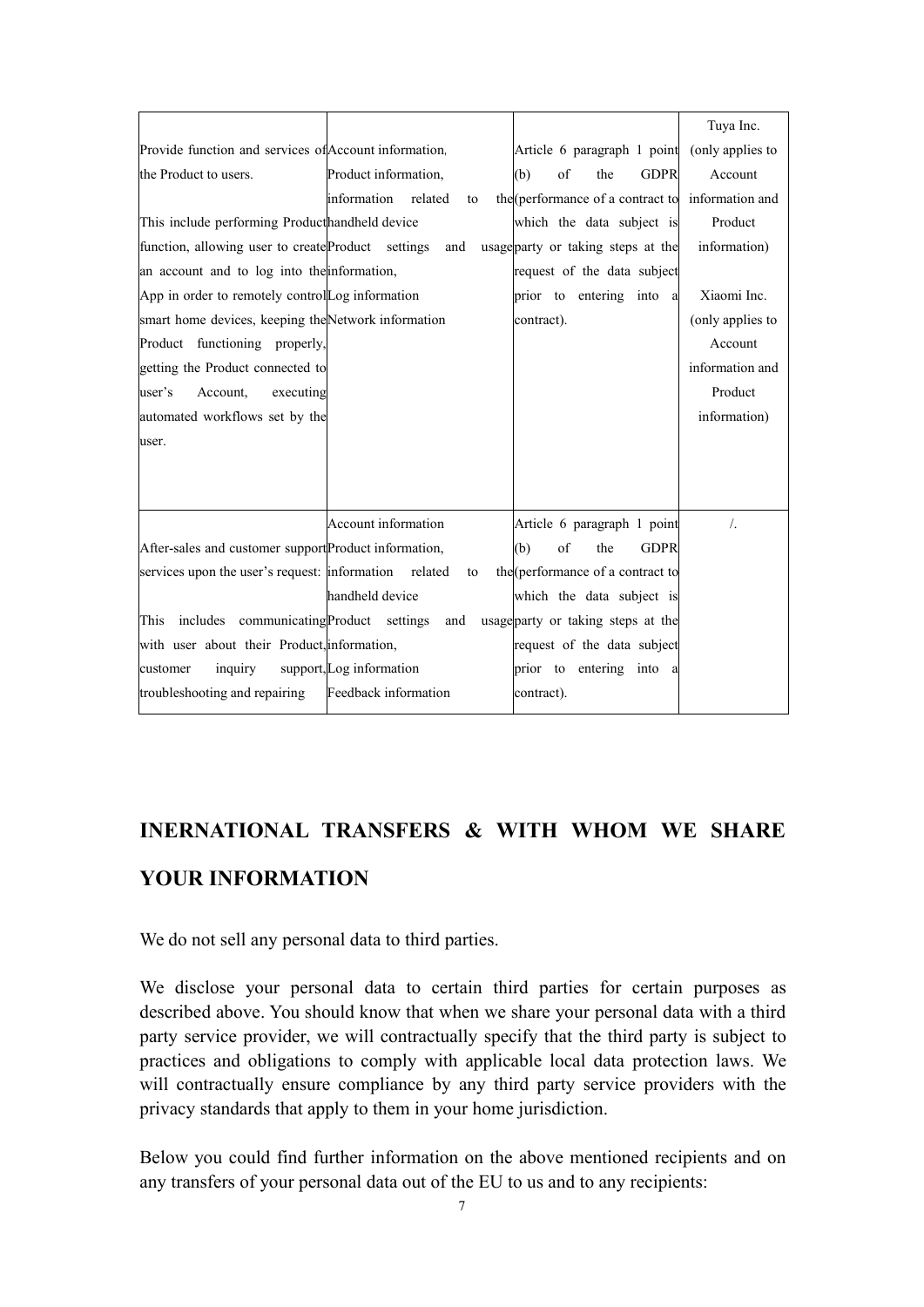| Recipient                                                                                              |                                                                                                           |                                                                                                                            | Recipient's role Recipient's location Adequacy decision or appropriate or suitable<br>safeguards for transfers to third countries<br>and/or international organisations                                                                                       |
|--------------------------------------------------------------------------------------------------------|-----------------------------------------------------------------------------------------------------------|----------------------------------------------------------------------------------------------------------------------------|---------------------------------------------------------------------------------------------------------------------------------------------------------------------------------------------------------------------------------------------------------------|
| Processing by us, Smartmi, as a "controller":<br>In order to provide our services to you, we generally |                                                                                                           |                                                                                                                            | There is no adequacy decision by the EU<br>Commission for China.                                                                                                                                                                                              |
|                                                                                                        |                                                                                                           |                                                                                                                            | automatically process all personal data which we receive from We only transfer personal data to China or access                                                                                                                                               |
|                                                                                                        |                                                                                                           |                                                                                                                            | you on a server that is located in the EU. Therefore, underpersonal data from China to the extent you have                                                                                                                                                    |
|                                                                                                        |                                                                                                           |                                                                                                                            | regular operations, none of your data will be transferred to our given your express consent to the proposed data                                                                                                                                              |
| offices in China.                                                                                      |                                                                                                           |                                                                                                                            | transfer (point (a) of Article 49 paragraph 1 of the<br>GDPR) or this is necessary to perform the contract<br>with you (point (b) of Article 49 paragraph 1 of the<br>GDPR).                                                                                  |
|                                                                                                        |                                                                                                           |                                                                                                                            | Furthermore, as we offer our services to you in the<br>EU, we are directly bound to the strict<br>GDPR-requirements (point (a) of Article 3<br>paragraph (2) of the GDPR) and will ensure<br>protection of your personal data according to<br>GDPR-standards. |
| Tuya Inc.                                                                                              | Controller<br>Please refer to<br>Tuya's Privacy The<br>collection<br>of<br>use<br>personal<br>information | China<br>server<br>anduser's<br>personal<br>users'information<br>is<br>located within the<br>EU.                           | People's Republic of agreement on the basis of approved EU standard<br>contractual clauses per GDPR Art. 46.<br>that Not applicable because there is no transfer to third<br>Policy for the receive and store countries outside the EU.                       |
| Xiaomi Inc.                                                                                            | Controller                                                                                                | China<br>that<br>The<br>server<br>receive<br>and<br>store<br>user's<br>personal<br>information<br>is<br>located within the | People's Republic of Not applicable because there is no transfer to third<br>countries outside the EU.                                                                                                                                                        |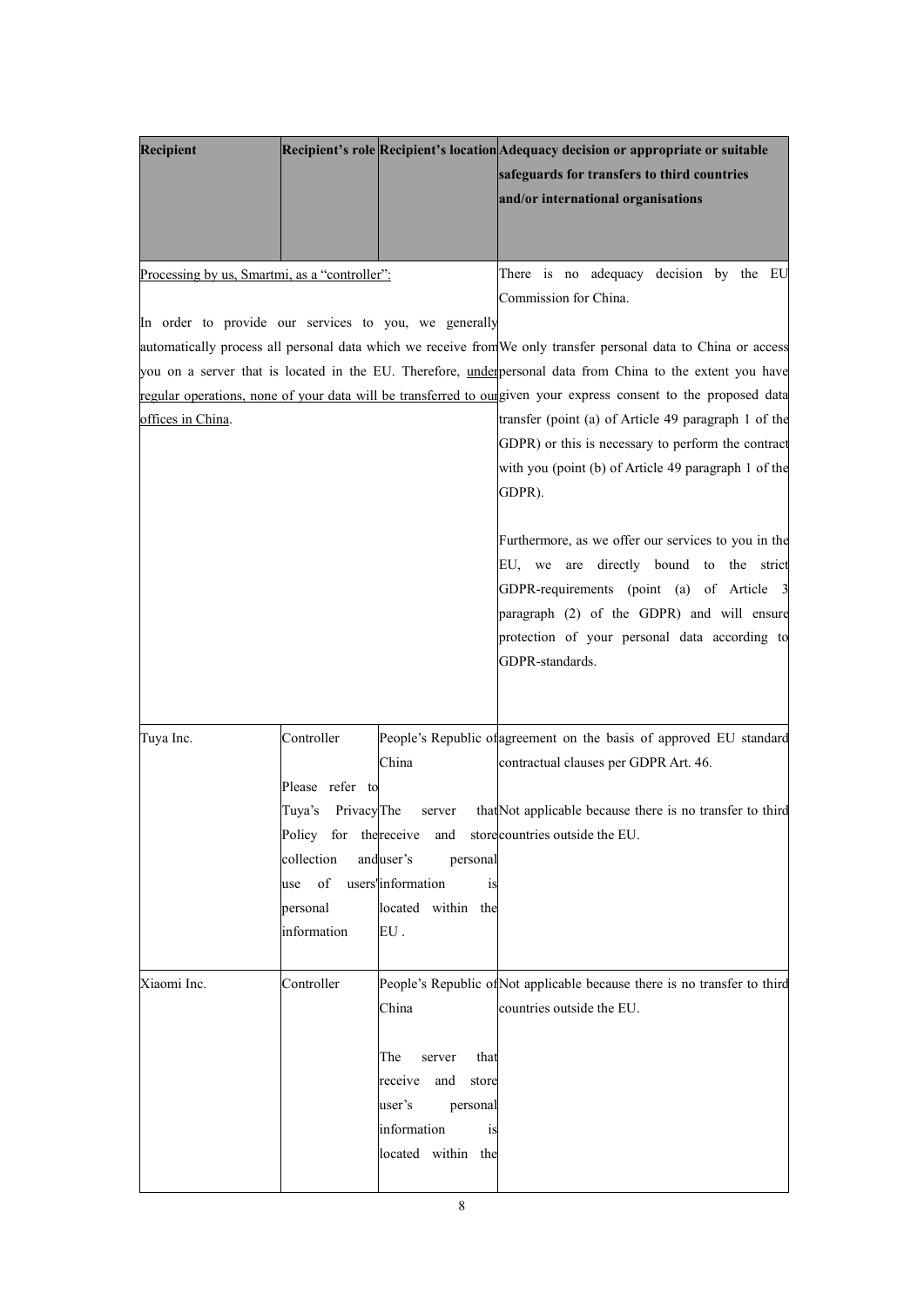| <b>Recipient</b> |     | Recipient's role Recipient's location Adequacy decision or appropriate or suitable<br>safeguards for transfers to third countries<br>and/or international organisations |
|------------------|-----|-------------------------------------------------------------------------------------------------------------------------------------------------------------------------|
|                  | EU. |                                                                                                                                                                         |

# <span id="page-8-0"></span>**RETENTION POLICY**

Personal data will be held for as long as it is necessary to fulfil the purpose for which it was collected, or as required or permitted by applicable laws. We shall cease to retain personal data, or remove the means by which the personal data can be associated with particular individuals, as soon as it is reasonable to assume that the purpose for which that personal data was collected is no longer being served by retention of the personal data. If further processing is for archiving purposes in the public interest, scientific or historical research purposes or statistical purposes according to the applicable laws, the data can be further retained by Smartmi even if the further processing is incompatible with original purposes.

In the section "**TYPES OF INFORMATION COLLECTED**" above, we inform you in detail about the storage duration of each category of your personal data which we process.

All the personal data except [device use time, filter remaining] information on the Product will be erased when you reset your Product to factory default settings. To implement a hard-reset function, [you can press "mode switch" button and "power" button at the same time for 10 seconds] Beware that hard-reset can't be undone, so you have to make sure that you don't need the information any more. You can also delete all of your data recorded on the server and all account information by revoking your authorization on the App.

# <span id="page-8-1"></span>**YOU HAVE CONTROL OVER YOUR INFORMATION!**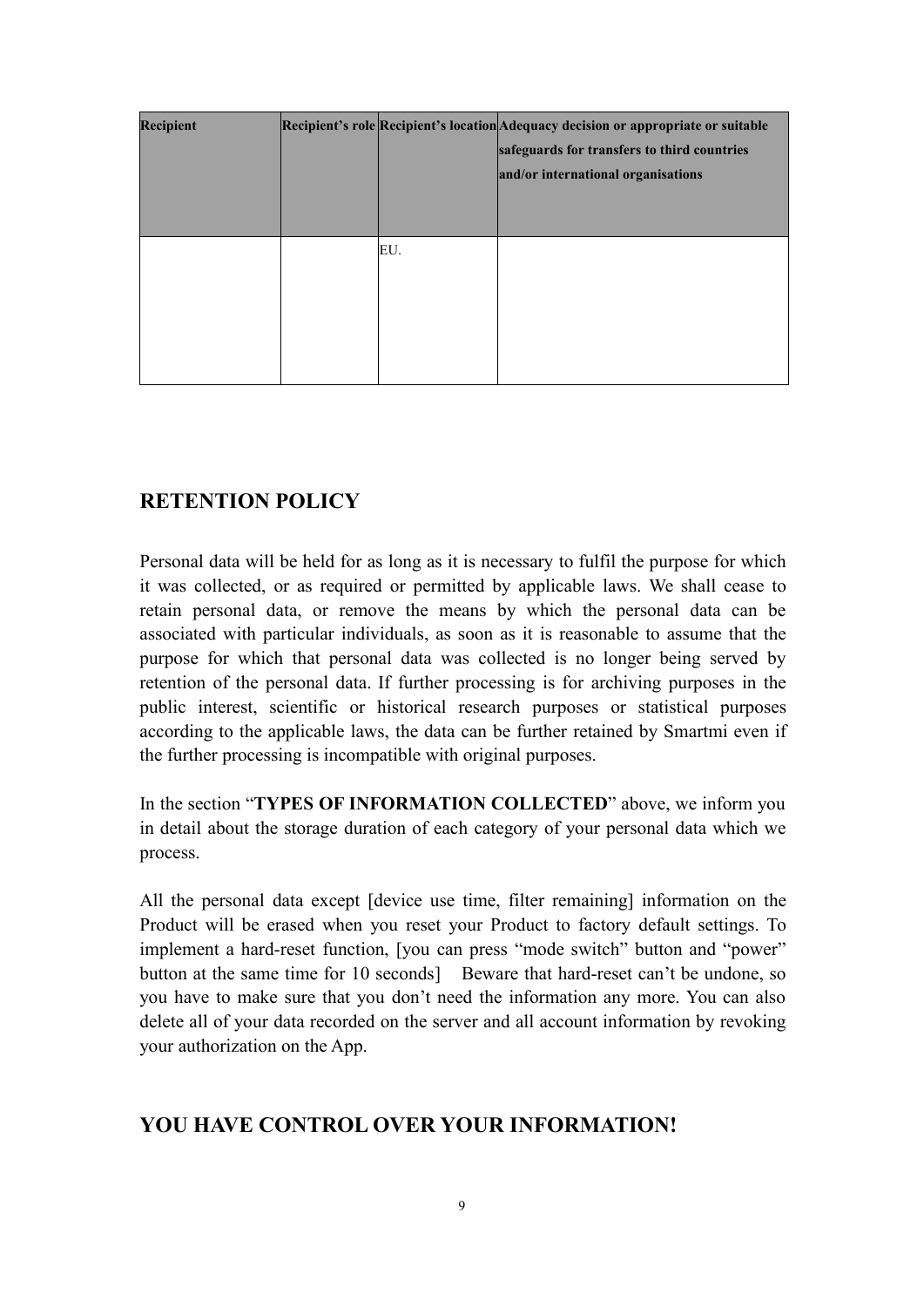#### <span id="page-9-0"></span>**CONTROLLING SETTINGS**

Smartmi recognizes that privacy concerns differ from person to person. Therefore, we provide examples of ways Smartmi makes available for you to choose to restrict the collection, use, disclosure or processing of your personal data and control your privacy settings:

- Bind/Unbind Product to Account of apps;
- Log in and out of the Account;
- 

• Perform factory reset to erase the data on the Product.<br>If you have previously agreed to us using your personal data for the abovementioned purposes, you may change your mind at any time by writing or emailing us at [privacy@smartmiglobal.com].

### <span id="page-9-1"></span>**YOUR RIGHTS TO CONTROL OR PROTECT YOUR PERSONAL DATA**

#### **Right of access**

As a data subject, you have a right to obtain access and information under the conditions provided in Article 15 of the GDPR.

This means in particular that you have the right to obtain confirmation from us as to whether we are processing your personal data. If so, you also have the right to obtain access to the personal data and the information listed in Article 15 paragraph 1 of the GDPR. This includes information regarding the purposes of the processing, the categories of personal data that are being processed and the recipients or categories of recipients to whom the personal data have been or will be disclosed (Article 15 paragraph 1 points (a), (b) and (c) of the GDPR).

You can find the full extent of your right to access and information in Article 15 of the GDPR, which can be accessed using the following link: https://gdpr.eu/tag/gdpr/

*Note:* You can access your account information and some Product-related information yourself in the apps. For any further access requests, please contact us at [privacy@smartmiglobal.com].

#### **Right to rectification**

As a data subject, you have the right to rectification under the conditions provided in Article 16 of the GDPR.

This means in particular that you have the right to receive from us without undue delay the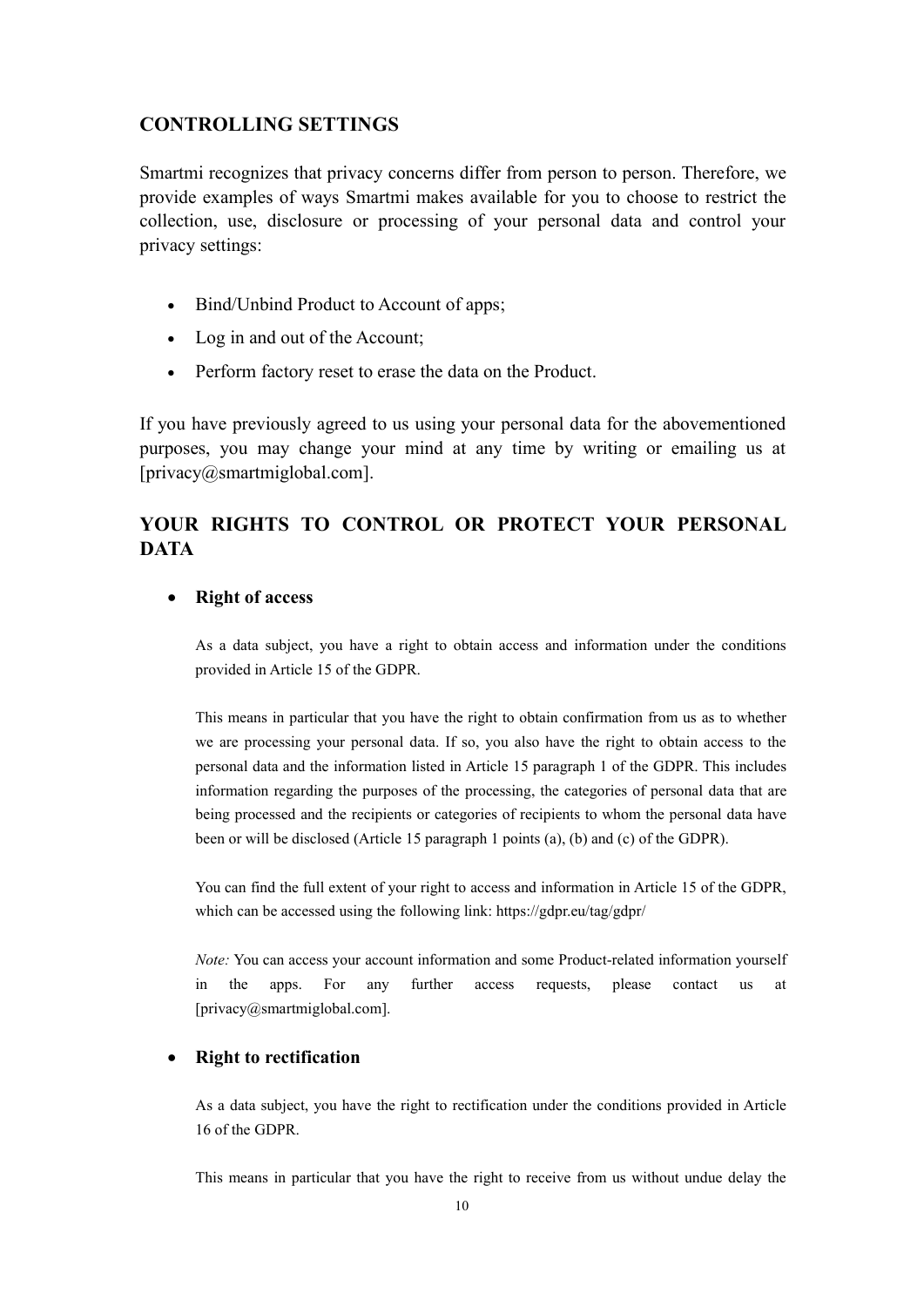rectification of inaccuracies in your personal data and completion of incomplete personal data.

You can find the full extent of your right to rectification in Article 16 of the GDPR, which can be accessed using the following link: https://gdpr.eu/tag/gdpr/

*Note:* You can correct your account information and some device-related information yourself in the apps. For any further correction requests, please contact us at [privacy@smartmiglobal.com].

#### **Right to erasure ("right to be forgotten")**

As a data subject, you have a right to erasure ("right to be forgotten") under the conditions provided in Article 17 of the GDPR.

This means that you have the right to obtain from us the erasure of your personal data and we are obliged to erase your personal data without undue delay when one of the reasons listed in Article 17 paragraph 1 of the GDPR applies. This can be the case, for example, if personal data are no longer necessary in relation to the purposes for which they were collected or otherwise processed (Article 17 paragraph 1 point (a) of the GDPR).

If we have made the personal data public and are obliged to erase it, we are also obliged, taking account of available technology and the cost of implementation, to take reasonable steps, including technical measures, to inform controllers which are processing the personal data that you have requested the erasure by such controllers of any links to, or copy or replication of those personal data (Article 17 paragraph 2 of the GDPR).

The right to erasure ("right to be forgotten") does not apply if the processing is necessary for one of the reasons listed in Article 17 paragraph 3 of the GDPR. This can be the case, for example, if the processing is necessary for compliance with a legal obligation or for the establishment, exercise or defence of legal claims (Article 17 paragraph 3 points (b) and (e) of the GDPR).

You can find the full extent of your right to erasure ("right to be forgotten") in Article 17 of the GDPR, which can be accessed using the following link: https://gdpr.eu/tag/gdpr/

#### **Right to restriction of processing**

As a data subject, you have a right to restriction of processing under the conditions provided in Article 18 of the GDPR.

This means that you have the right to obtain from us the restriction of processing if one of the conditions provided in Article 18 paragraph 1 of the GDPR applies. This can be the case, for example, if you contest the accuracy of the personal data. In such a case, the restriction of processing lasts for a period that enables us to verify the accuracy of the personal data (Article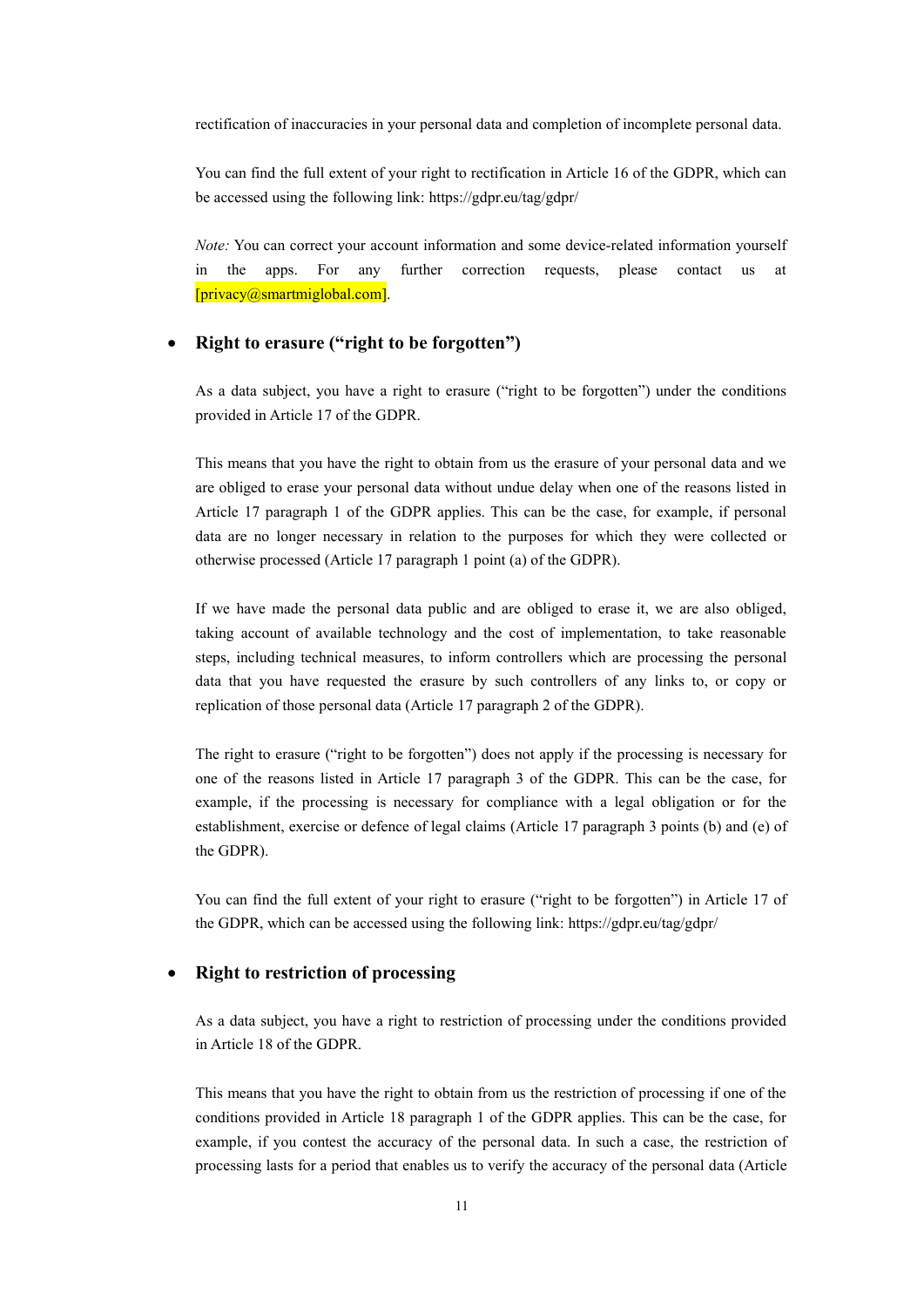18 paragraph 1 point (a) of the GDPR).

Restriction means that stored personal data are marked with the goal of restricting their future processing (Article 4 paragraph 3 of the GDPR).

You can find the full extent of your right to restriction of processing in Article 18 of the GDPR, which can be accessed using the following link: <https://gdpr.eu/tag/gdpr/>

#### **Right to data portability**

As a data subject, you have a right to data portability under the conditions provided in Article 20 of the GDPR.

This means that you generally have the right to receive your personal data with which you have provided us in a structured, commonly used and machine-readable format and to transmit those data to another controller without hindrance from us if the processing is based on consent pursuant to Article 6 paragraph 1 point (a) or Article 9 paragraph 2 point (a) of the GDPR or on a contract pursuant to Article 6 paragraph 1 point (b) of the GDPR and the processing is carried out by automated means (Article 20 paragraph 1 of the GDPR).

You can find information as to whether an instance of processing is based on consent pursuant to Article 6 paragraph 1 point (a) or Article 9 paragraph 2 point (a) of the GDPR or on a contract pursuant to Article 6 paragraph 1 point (b) of the GDPR in the information regarding the legal basis of processing in **Section "HOW THE PERSONAL DATA IS USED"** of this Privacy Policy.

In exercising your right to data portability, you also generally have the right to have your personal data transmitted directly from us to another controller if technically feasible (Article 20 paragraph 2 of the GDPR).

You can find the full extent of your right to data portability in Article 20 of the GDPR, which can be accessed using the following link: <https://gdpr.eu/tag/gdpr/>

#### **Right to object**

As a data subject, you have a right to object under the conditions provided in Article 21 of the GDPR.

At the latest in our first communication with you, we expressly inform you of your right, as a data subject, to object.

More detailed information on this is given below:

#### o **Right to object on grounds relating to the particular situation of the**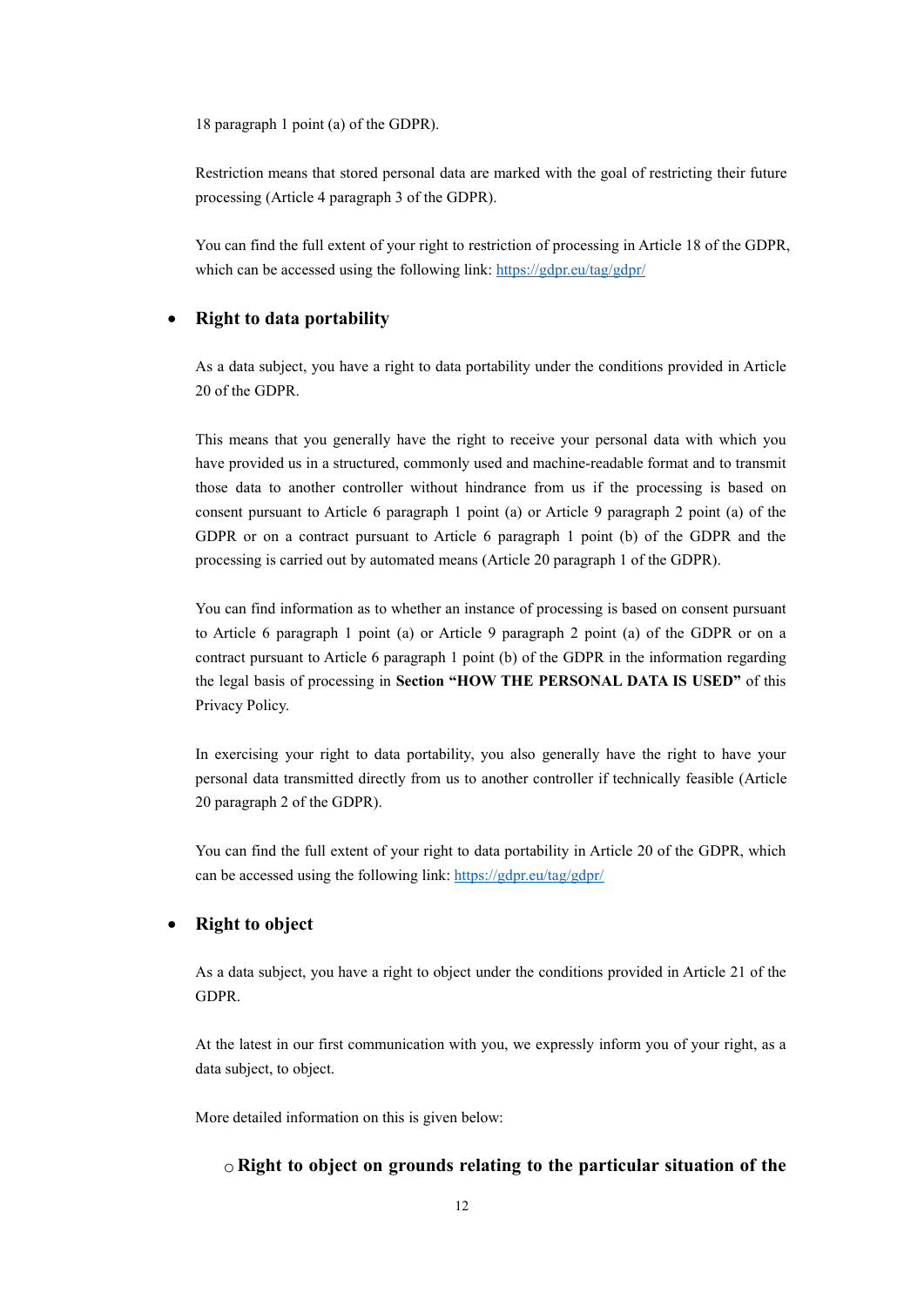#### **data subject**

As a data subject, you have the right to object, on grounds relating to your particular situation, at any time to processing of your personal data which is based on Article 6 paragraph 1 point (e) or (f), including profiling based on those provisions.

You can find information as to whether an instance of processing is based on Article 6 paragraph 1 point (e) or (f) of the GDPR in the information regarding the legal basis of processing in **Section "HOW THE PERSONAL DATA IS USED"** of this Privacy Policy.

In the event of an objection relating to your particular situation, we will no longer process your personal data unless we can demonstrate compelling legitimate grounds for the processing which override your interests, rights and freedoms or for the establishment, exercise or defence of legal claims.

#### o **Right to object to direct marketing**

Where your personal data are processed for direct marketing purposes, you have the right to object at any time to processing of your personal data for such marketing, which includes profiling to the extent that it is related to such direct marketing.

You can find information as to whether and to what extent personal data are processed for direct marketing purposes in the information regarding the legal basis of processing in **Section "HOW THE PERSONAL DATA IS USED"** of this Privacy Policy.

If you object to processing for direct marketing purposes, we no longer process your personal data for these purposes.

You can find the full extent of your right to objection in Article 21 of the GDPR, which can be accessed using the following link: <https://gdpr.eu/tag/gdpr/>

#### **Right to withdraw consent**

Where an instance of processing is based on consent pursuant to Article 6 paragraph 1 point (a) or Article 9 paragraph 2 point (a) of the GDPR, as a data subject, you have the right, pursuant to Article 7 paragraph 3 of the GDPR, to withdraw your consent at any time. The withdrawal of your consent does not affect the legitimacy of the processing that occurred based on your consent until the withdrawal. We inform you of this before you grant your consent.

You can find information as to whether an instance of processing is based on Article 6 paragraph 1 point (a) or Article 9 paragraph 2 point (a) of the GDPR in the information regarding the legal basis of processing in **Section "HOW THE PERSONAL DATA IS**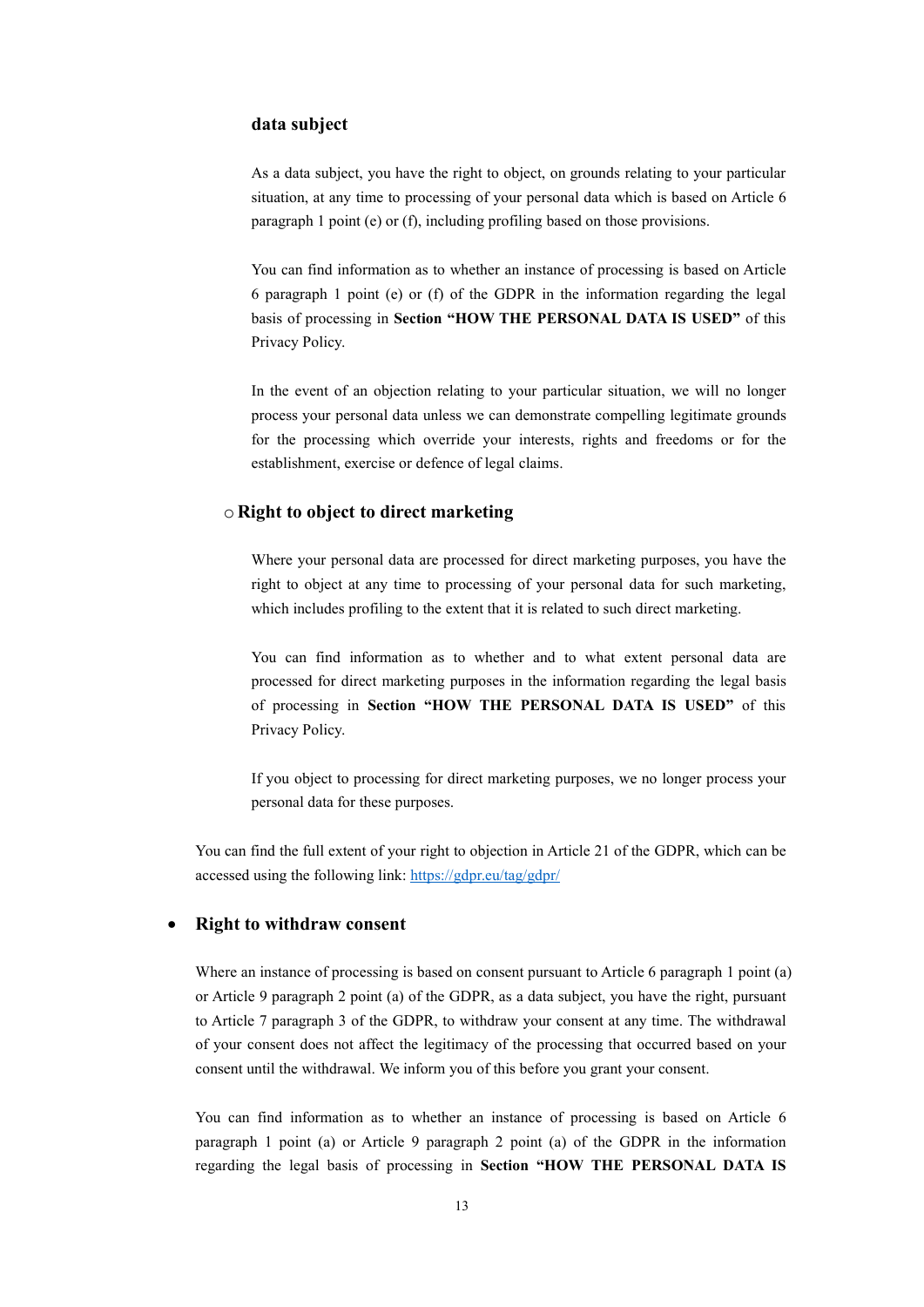**USED"** of this Privacy Policy.

#### **Right to lodge a complaint with a supervisory authority**

As a data subject, you have a right to lodge a complaint with a supervisory authority under the conditions provided in Article 77 of the GDPR, which can be accessed using the following link: <https://gdpr.eu/tag/gdpr/>

You may find the contact details of your local supervisory authority in EU member states on the website of the European Data Protection Board: [https://edpb.europa.eu/about-edpb/board/members\\_en](https://edpb.europa.eu/about-edpb/board/members_en)

You may exert your above-mentioned rights by contacting us at [privacy@smartmiglobal.com] and we will respond to your request within timeframe set out under your applicable data protection laws.

### <span id="page-13-0"></span>**MISCELLANEOUS**

#### <span id="page-13-1"></span>**MINORS**

We consider it the responsibility of parents to monitor their children's use of our products and services. Nevertheless, it is our policy not to require personal data from minors or offer to send any promotional materials to persons in that category.

Smartmi does not seek or intend to seek to receive any personal data from minors. Should a parent or guardian have reasons to believe that a minor has provided Smartmi with personal data without their prior consent, please contact us to ensure that the personal data is removed and the minor unsubscribes from any of the applicable our services.

#### <span id="page-13-2"></span>**UPDATES TO THE PRIVACY POLICY**

We keep our Privacy Policy under regular review and may update this Privacy Policy to reflect changes to our data practices. If we make material changes to our Privacy Policy, we will notify you by email (sent to the e-mail address specified in your account) or post the changes on all the Smartmi official websites or through the App, so that you may be aware of the information we collect and how we use it. Such changes to our Privacy Policy shall apply from the effective date as set out in the notice or on the website.We encourage you to periodically review this page for the latest information on our privacy practices.